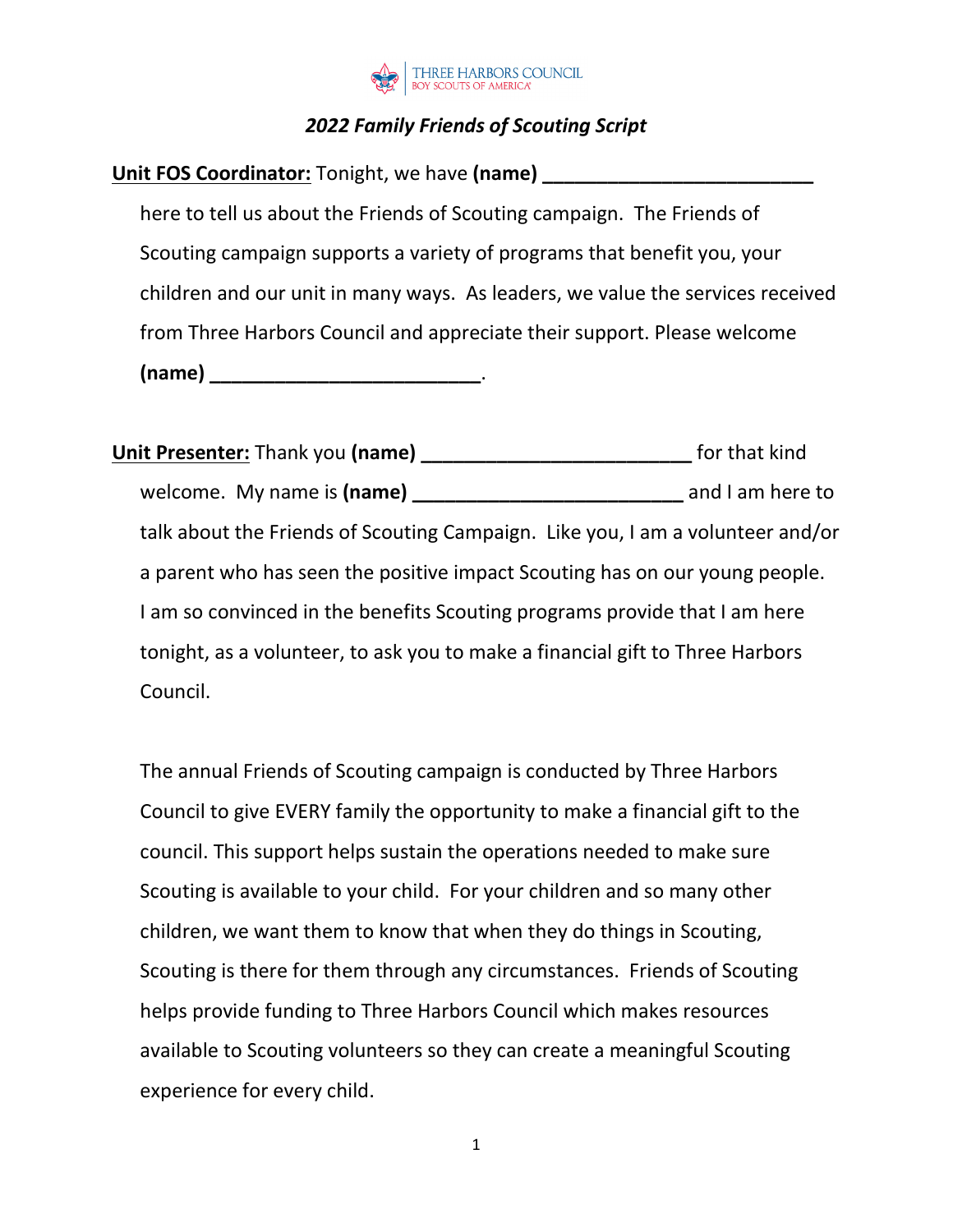

Give me the next 5-7 minutes to *([include this only if you can show the 2022 FOS video] "show this brief video and")* provide a short explanation of why your contribution impacts the available support to your child's Scouting program.

# *Show the 2022 FOS video (if you can show the video, skip to the top of page five to continue after the video is over)*

#### *(If you cannot show the 2022 FOS video, continue with the script below)*

Three Harbors Council serves more than 4200 youth and 2000 adult volunteers in Kenosha, Milwaukee, and Racine Counties. Last year, Scouts provided more than 20,000 hours of community service and 40,000 pounds of food through Scouting for Food, participated in more than 39 innovative virtual programs, and learned lifelong skills by earning 4650 merit badges. 1692 Scouts and family members participated in one of our summer camp programs or Scouting year activities at camp. 932 new Cub Scouts, Scouts BSA, and Venturers joined Scouting in the fall of 2021. 119 young people earned the rank of Eagle Scout, including our first class of female Eagle Scouts!

I don't need to tell you the statistics or what Scouting does for your child. You see the growth in your child after every Scouting activity.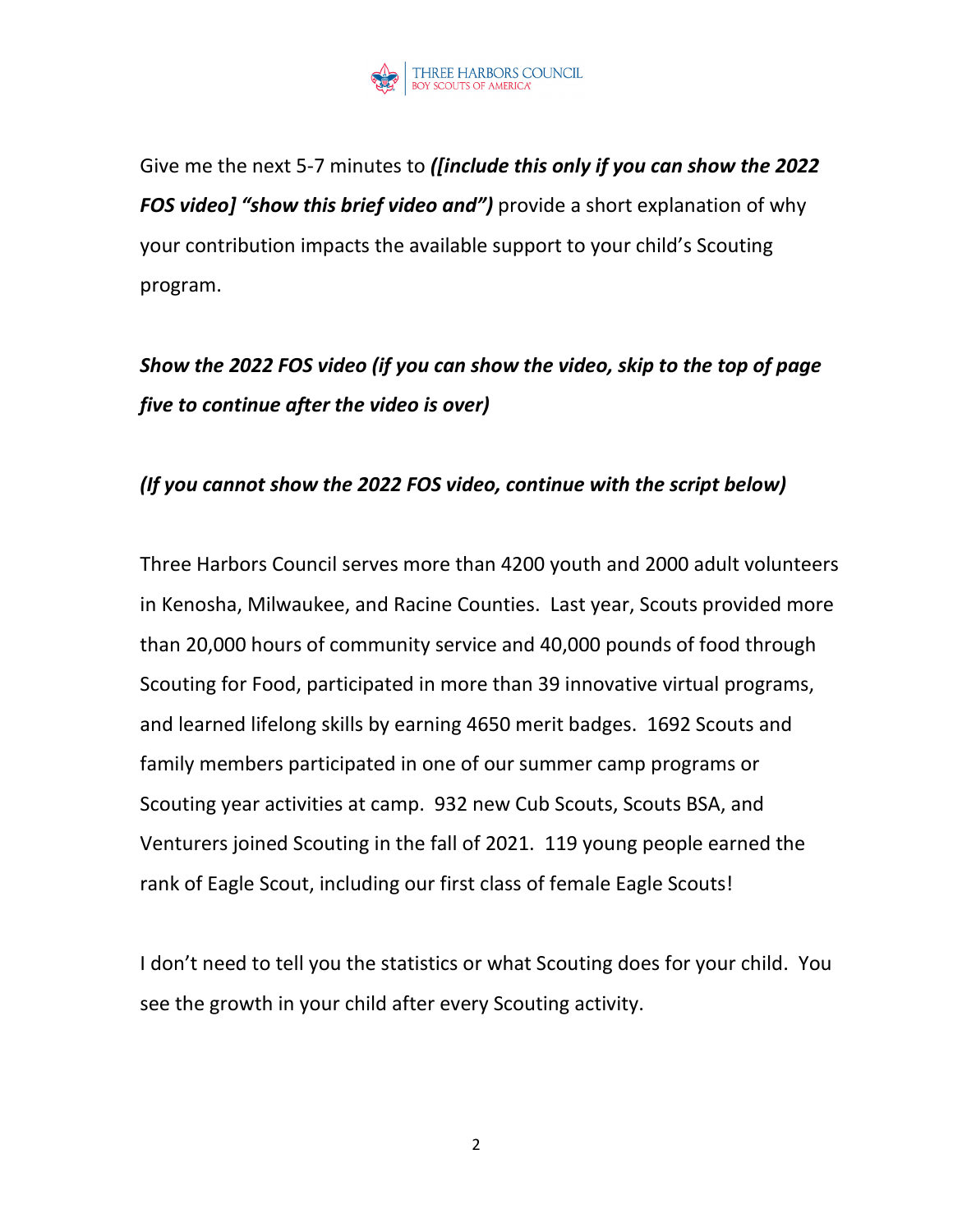

What I'm here to ask you to do is make a commitment to the Scouts in your life by becoming a donor and a Friend of Scouting. Your gift will help Three Harbors Council keep its commitment of support to your Scout, your leaders, those 932 new Scouts that joined our programs, and the future Scouts yet to join our program.

When you volunteer your time or talk to your friends about what your child gets from Scouting, you help sustain Scouting. Just as important, when you give a financial gift to Scouting, you help sustain Scouting for your child and other children. Without local donors and family donors like you, Scouting as you know it would not be possible. Your support allows Three Harbors Council to do more for your Scout and the Scouts you know. You probably want to know where your money goes when you give a gift, right?

Three Harbors Council invests in many things to ensure a first-class scouting experience, but you may not often see what those investments are. Three Harbors Council provides Scouting programs to disadvantaged youth through our Scoutreach initiatives. A significant portion of all accident and liability insurance is also paid for by Three Harbors Council.

Gifts through the Friends of Scouting campaign help keep the cost of camp lower as these gifts allow Three Harbors Council to maintain and replace camp equipment as needed. Three Harbors Council uses multiple means of communication such as our website, postal mail, and phone/internet services.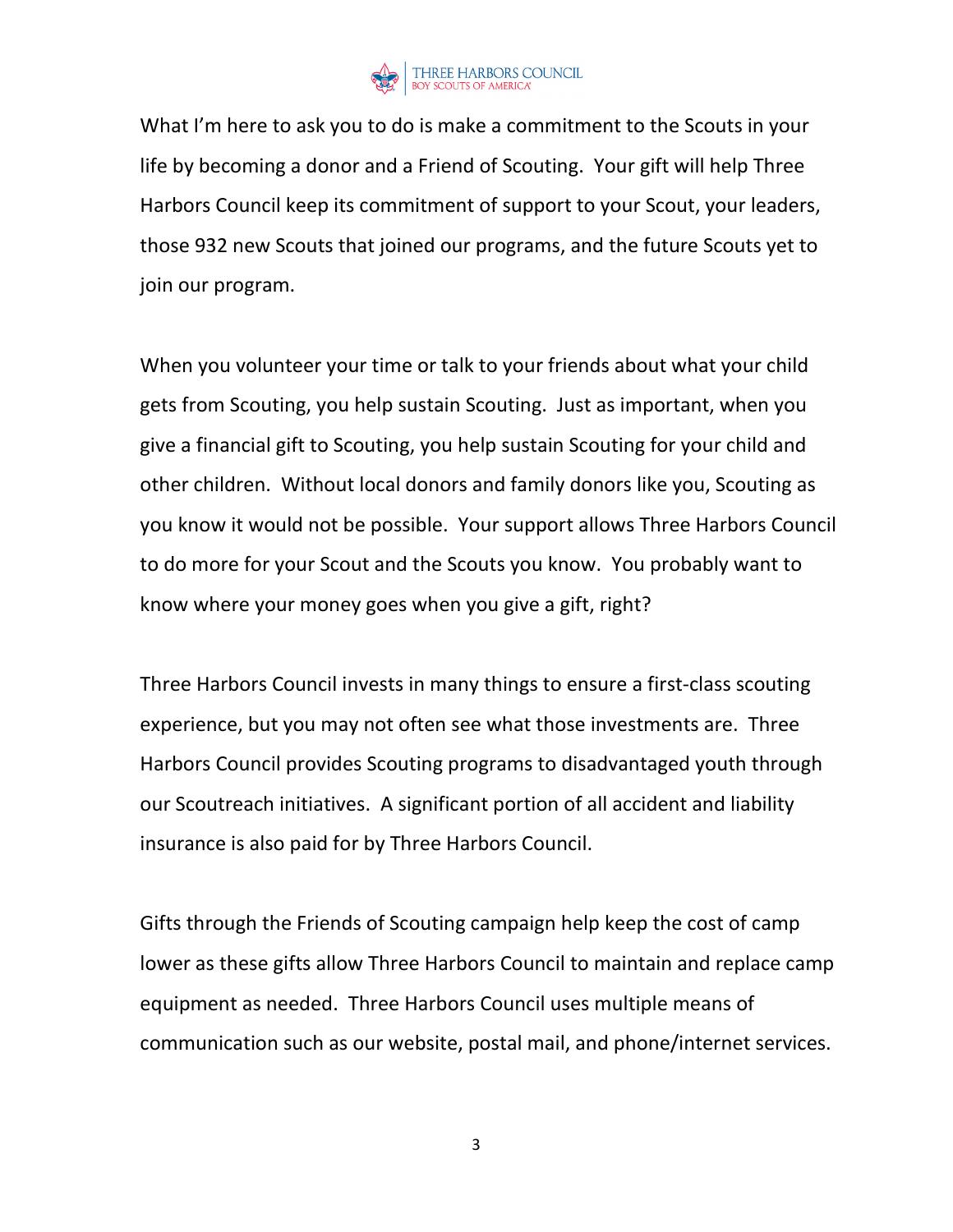

Finally, the full-time staff at our camps and Scout Service Centers are trained, dedicated individuals whom you can contact to seek advice, learn about BSA resources and discuss sensitive situations if they arise. These individuals care about the success of all Scouting programs and are your greatest resource to help your unit succeed.

At the council level, 26% of all funds of Three Harbors Council comes from Friends of Scouting and is the largest direct source of income the council uses to conduct day-to-day operations. These gifts are direct contributions from donors like you who care about Scouting and know the positive impact it can make in the lives of youth today and for years to come.

United Ways gifts, Special Events, popcorn and wreath sales, and camp fees are not counted in our Friends of Scouting efforts.

100% of your contribution supports local day-to-day Scouting operations in Kenosha, Milwaukee and Racine Counties and is used solely for that purpose.

#### *(Continue using the script if you did not use the video)*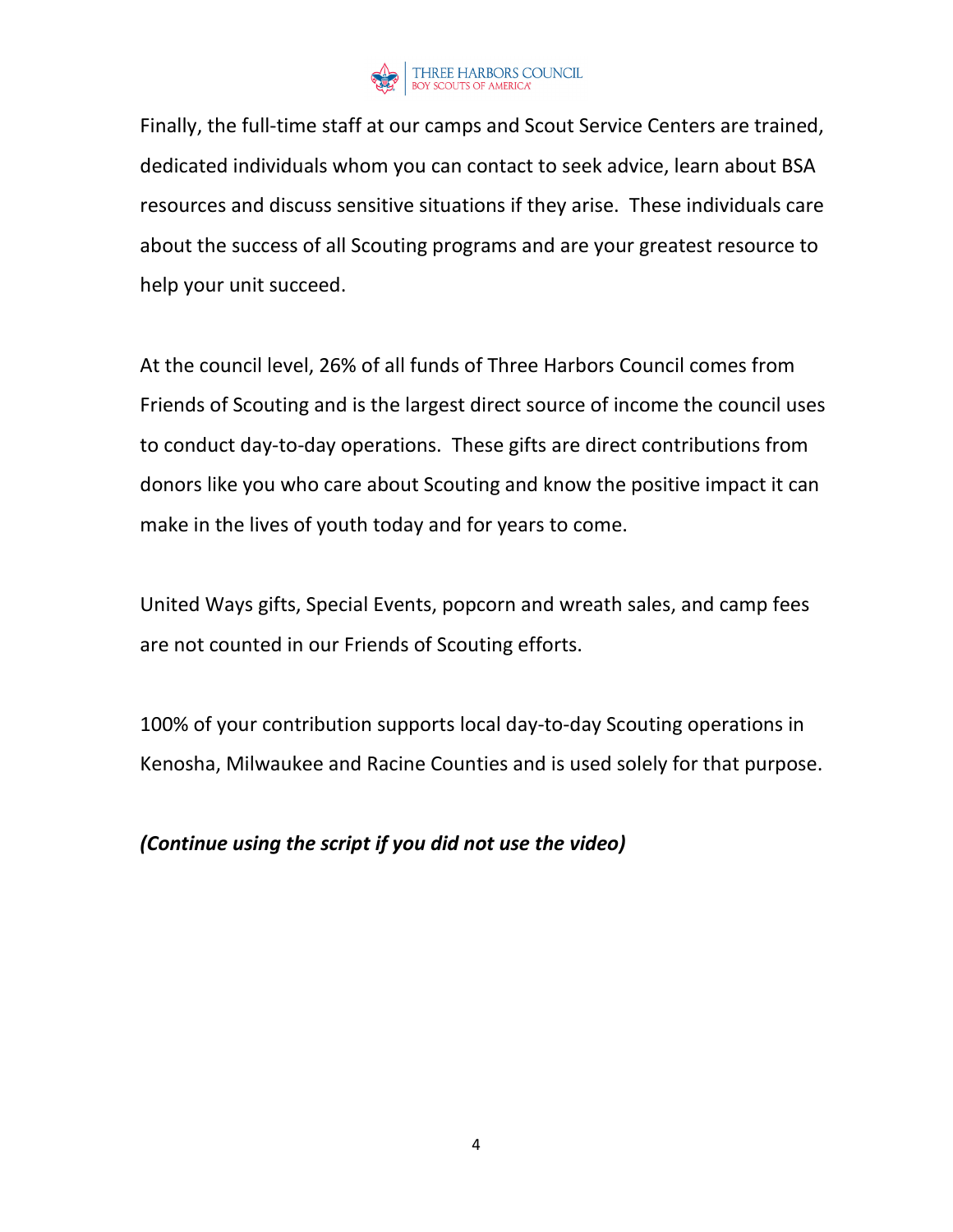

### *(Resume script here if you can show the 2022 FOS video)*

When you give, you make today's Scouts tomorrow's leaders. And it's easy to give!

For \$180/year, you can support one Scout for one year in Three Harbors Council. That's \$15/month during the calendar year, less than \$4/week. Can you give up one cup of Starbucks coffee or one Big Mac from McDonald's each week to make a gift to Three Harbors Council to support your Scout?

We know that some of you can support at higher levels. Consider two Scouts at \$360 or becoming one of our Star or Eagle level donors.

We also know that not every family can make a gift at these higher levels. Let me be as clear as I can be, a gift of ANY AMOUNT is welcome. If you can give \$100, \$50 or \$20, please make that commitment today.

Please know that you do NOT have to pay your gift tonight. While I certainly won't turn away anyone who wants to make their payment tonight via cash, check or credit card, you can also make a pledge tonight and pay over time. I do ask that you please complete your pledge card and return it to me tonight. You can indicate to pay your pledge once, twice or four times between now and December 31, 2022.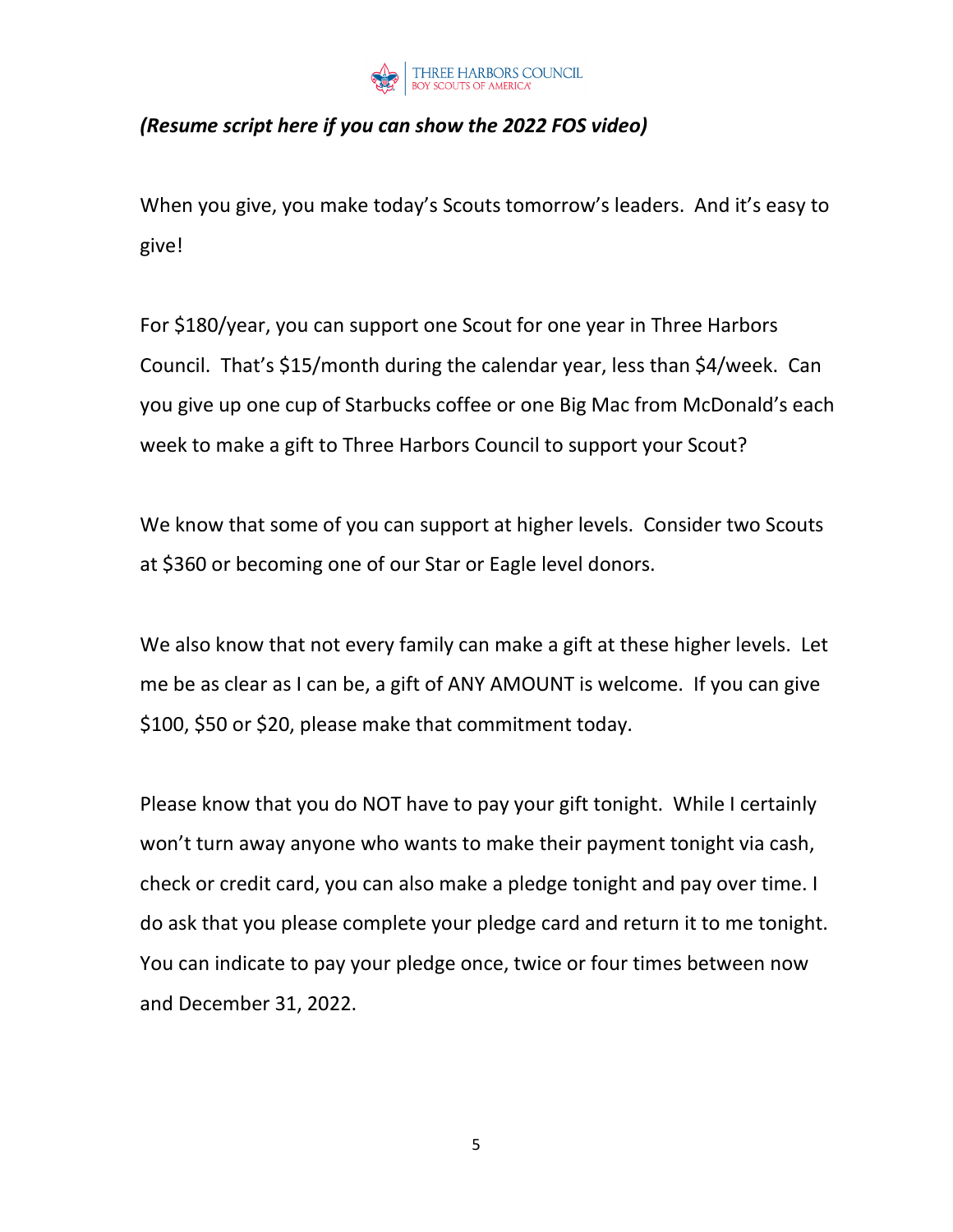

At this time, EVERYONE should fill out the pledge card in the Family FOS brochure. Please fill out your name, all contact information, and the amount of your gift. Even if you cannot or choose not to give, I want you to fill out your card and put \$0 in the "Other" amount. If you turn this in with a \$0 amount, the council will know not to include you in follow-up calls or mailings.

You can also make your gift online via our text-to-give option or by using the QR code printed on your brochure. If you choose to give online, please put your name on your card and indicate "Gave Online" when you return your pledge card to me so we can follow-up to ensure your gift is received.

If your company matches, indicate the company you work for. Matching gifts must be initiated by the employee in most cases; if you're not sure how to do this, talk to the HR staff in your company.

Finally, indicate your method of payment if you are making a partial or full payment tonight.

Please take a couple moments to complete your pledge card; I will be happy to collect those now or ask you or your Scout to bring it to me. I will also be located **(where in the room you'll be located)** throughout the meeting to collect your pledge cards and share the total raised with your unit leadership. For anyone who makes a gift of \$1 or more tonight, I have a magnet as a thank you for your support.

6